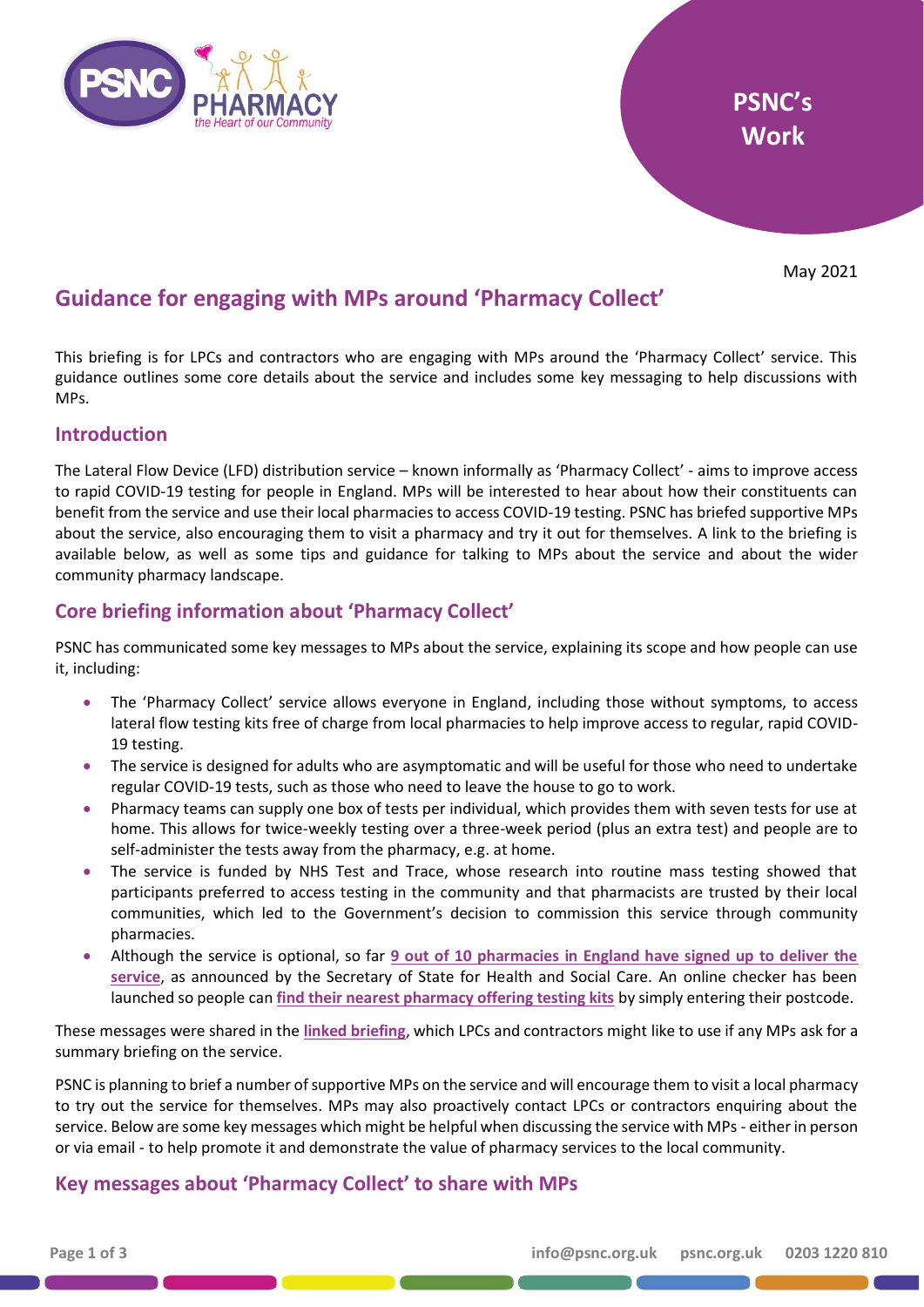

The following key messages will be helpful for LPCs and contractors wanting to highlight the positive impact of 'Pharmacy Collect' to local MPs.

## **Pharmacies provide a convenient location for people to access COVID-19 testing**

Around 89% of the population in England has access to a community pharmacy within a 20-minute walk and in the areas of the highest deprivation, making pharmacies highly accessible. 9 out of 10 pharmacies in England have signed up to deliver the service, **[9 out of 10 pharmacies in England have signed up to deliver the service](https://www.gov.uk/government/news/9-in-10-pharmacies-now-offering-free-rapid-coronavirus-covid-19-tests)**, meaning that most people should be able to access testing kits from one of their local pharmacies. The service is optional to provide, so the high uptake is a testament to the commitment of pharmacy teams, who want to do as much as they can to support pandemic recovery.

### **Improved access to testing is an important part of England's COVID-19 recovery plan**

'Pharmacy Collect' aims to improve access to rapid COVID-19 testing for people across England, helping them to return to work and education. MPs should be pleased to hear how the local pharmacy is supporting these efforts. It is hoped that widening the offer of tests will help to identify COVID-positive cases in the community and break the chain of transmission, avoiding the need for further lockdowns.

### **Offering access to tests is just one way in which pharmacies have contributed to efforts to tackle COVID-19**

'Pharmacy Collect' is just one example of how pharmacy teams have contributed to efforts to tackle COVID-19 - be sure to highlight lots of local examples to showcase all of the good work teams have carried out during the pandemic. MPs will be keen to hear about any contributions to the COVID-19 vaccination programme - either through local pharmacy-led sites, or where team members are helping administer vaccinations. Of course, the day-to-day support offered by pharmacy teams is equally as important highlight. As pharmacies remained open throughout the entire pandemic, they have been a vital resource for patients, maintaining access to essential medicines and face-to-face healthcare advice to help people to stay well. Key points to evidence this include:

- PSNC's Pharmacy Advice Audit (see **infographic**) the results of which showed that pharmacies have delivered healthcare advice at a rate of 48 million consultations per year.
- Pharmacies' role in the 2020/21 flu season pharmacies administered over 2.6 million NHS flu vaccinations. This is over 1 million more people than last season, which is particularly impressive during a pandemic.
- Discharge Medicines Service launch people discharged from hospital with new medicines may now be referred to a community pharmacy for extra support and guidance. The service aims to support those returning home after a hospital stay and is just another way in which pharmacies will be helping patients going forwards.

## **Other key messages to share with MPs**

It is a good idea to highlight to your MPs all of the positive contributions made by local community pharmacies: we want to leave them with a positive impression of the sector and all that it is doing. But you will also probably want to highlight some of the challenges facing the sector. As key influencers, MPs will want to try and help if they understand the problem. The aim is not to have a rant, but to help MPs to understand the value of pharmacy, the challenges you are facing and the risks to their communities should any pharmacy support be taken away.

- Community pharmacies are a critical part of the NHS and they have much more to offer to benefit patients, local communities and local healthcare systems.
- Pharmacies have risen to the unprecedented health challenge presented by COVID-19; they made adaptations to ensure they could remain open and continue to provide vital medicines and services. Patients have relied on this support and the NHS has benefited from it.
- As well as dispensing prescription items in a COVID-secure way, pharmacies have delivered healthcare advice at a rate of more than 48 million consultations per year – they have been a buffer for the NHS, helping their local communities and reducing pressure on other NHS healthcare providers.